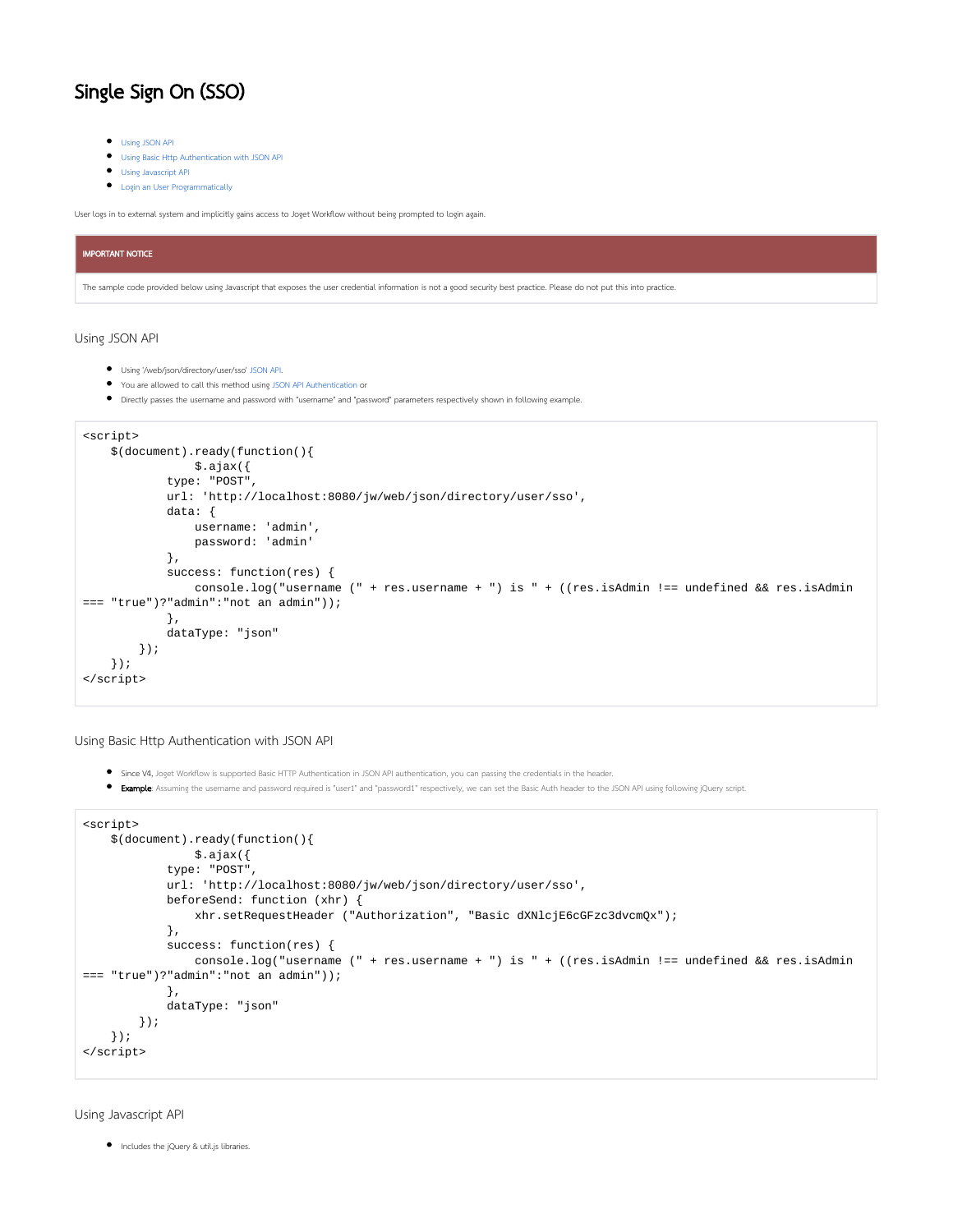- Using the AssignmentManager.login method for SSO.
- Perform actions in callback of successful login.

```
<script type="text/javascript" src="http://localhost:8080/jw/js/jquery/jquery-1.9.1.min.js"></script>
<script type="text/javascript" src="http://localhost:8080/jw/js/json/util.js" ></script>
<script type="text/javascript" >
$(document).ready(function(){
     var loginCallback = {
         success : function(response){
             if(response.username != "roleAnonymous"){
                  alert("login successfully");
              }else{
                  alert("login fail");
              }
         }
     };
     AssignmentManager.login('http://localhost:8080/jw', 'admin', 'admin', loginCallback);
\} ) \boldsymbol{i}\boldsymbol{\texttt{<}} /script>
```
## <span id="page-1-0"></span>Login an User Programmatically

You can build your own [Web Service Plugin](https://dev.joget.org/community/display/KBv5/Web+Service+Plugin) to perform custom SSO implementation.